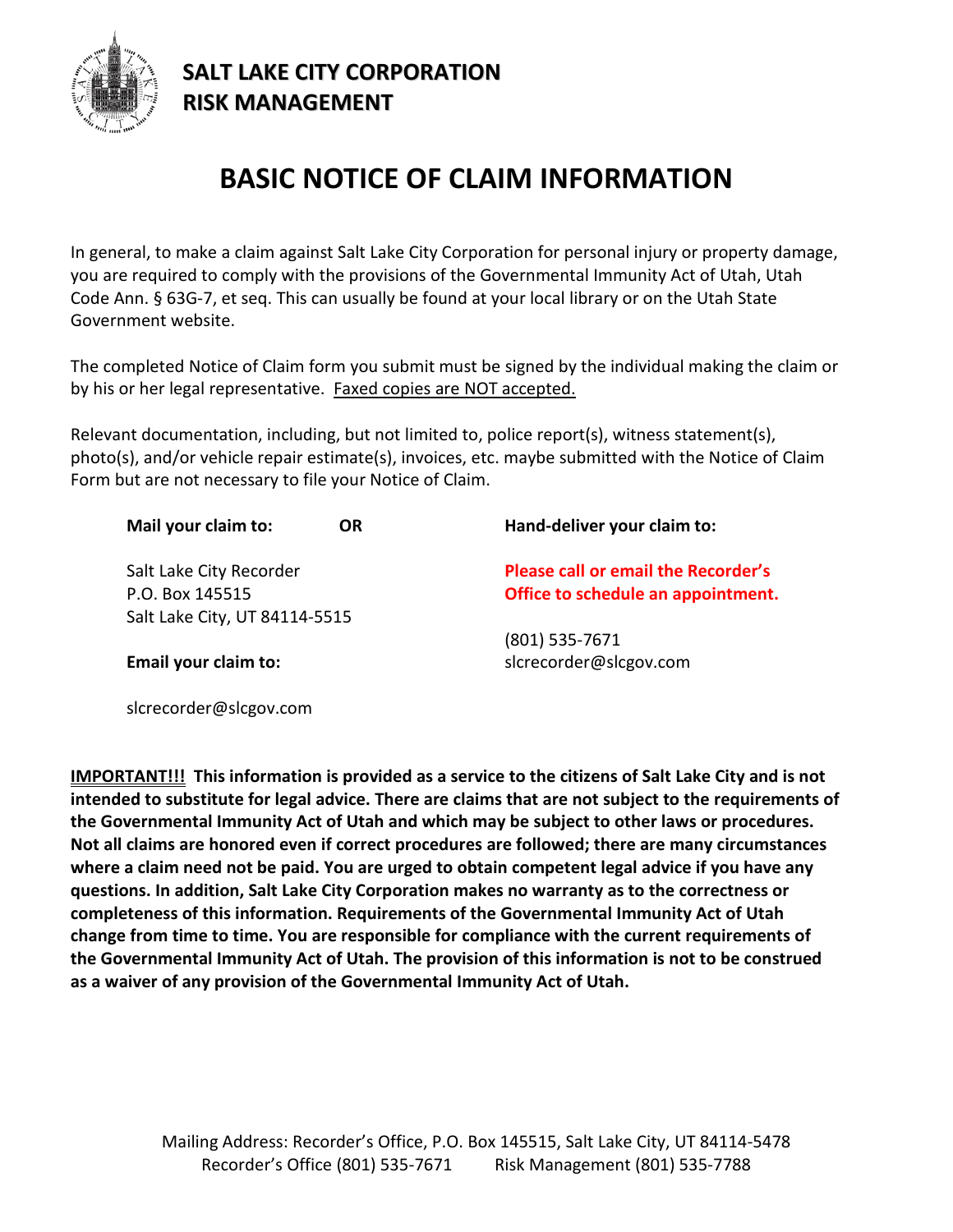

**SALT LAKE CITY CORPORATION RISK MANAGEMENT**

## **NOTICE OF CLAIM FORM**

*Please Complete One Notice of Claim for Each Claimant*

| Claimant's Last Name:            |                                                                |                                                                                                                                                                                                                                |                        |  |
|----------------------------------|----------------------------------------------------------------|--------------------------------------------------------------------------------------------------------------------------------------------------------------------------------------------------------------------------------|------------------------|--|
|                                  |                                                                | Claimant's First Name: 2008 and 2008 and 2008 and 2008 and 2008 and 2008 and 2008 and 2008 and 2008 and 2008 and 2008 and 2008 and 2008 and 2008 and 2008 and 2008 and 2008 and 2008 and 2008 and 2008 and 2008 and 2008 and 2 |                        |  |
|                                  |                                                                |                                                                                                                                                                                                                                |                        |  |
|                                  |                                                                | Claimant's Telephone No(s):                                                                                                                                                                                                    |                        |  |
| <b>Claimant's Email Address:</b> |                                                                | <u> Alexandria de la contrada de la contrada de la contrada de la contrada de la contrada de la contrada de la c</u>                                                                                                           |                        |  |
|                                  |                                                                |                                                                                                                                                                                                                                |                        |  |
|                                  |                                                                |                                                                                                                                                                                                                                |                        |  |
|                                  |                                                                |                                                                                                                                                                                                                                |                        |  |
| Claimant's Vehicle Information:  |                                                                |                                                                                                                                                                                                                                |                        |  |
|                                  | (Year)                                                         | (Make)                                                                                                                                                                                                                         | (Model)                |  |
|                                  |                                                                |                                                                                                                                                                                                                                |                        |  |
|                                  |                                                                |                                                                                                                                                                                                                                |                        |  |
| City Vehicle Involved:           | <u> 1989 - Johann Stein, mars an t-Amerikaansk kommunist (</u> |                                                                                                                                                                                                                                |                        |  |
| (Make)                           |                                                                | (Model)                                                                                                                                                                                                                        | (License Plate Number) |  |
|                                  |                                                                |                                                                                                                                                                                                                                |                        |  |
|                                  |                                                                |                                                                                                                                                                                                                                |                        |  |
|                                  |                                                                |                                                                                                                                                                                                                                |                        |  |
|                                  |                                                                |                                                                                                                                                                                                                                |                        |  |

**IMPORTANT! This information is provided as a service to the citizens of Salt Lake City and is not intended to substitute for legal advice. You are responsible for compliance with the current requirements of the Utah Governmental Immunity Act. Salt Lake City Corporation makes no warranty as to the correctness or completeness of this information. This information is not to be construed as a waiver of any provision of the Governmental Immunity Act of Utah § 63G-7, et seq.**

Mailing Address: Recorder's Office, P.O. Box 145515, Salt Lake City, UT 84114-5478 Recorder's Office (801) 535-7671 Risk Management (801) 535-7788 Page 1 of 2